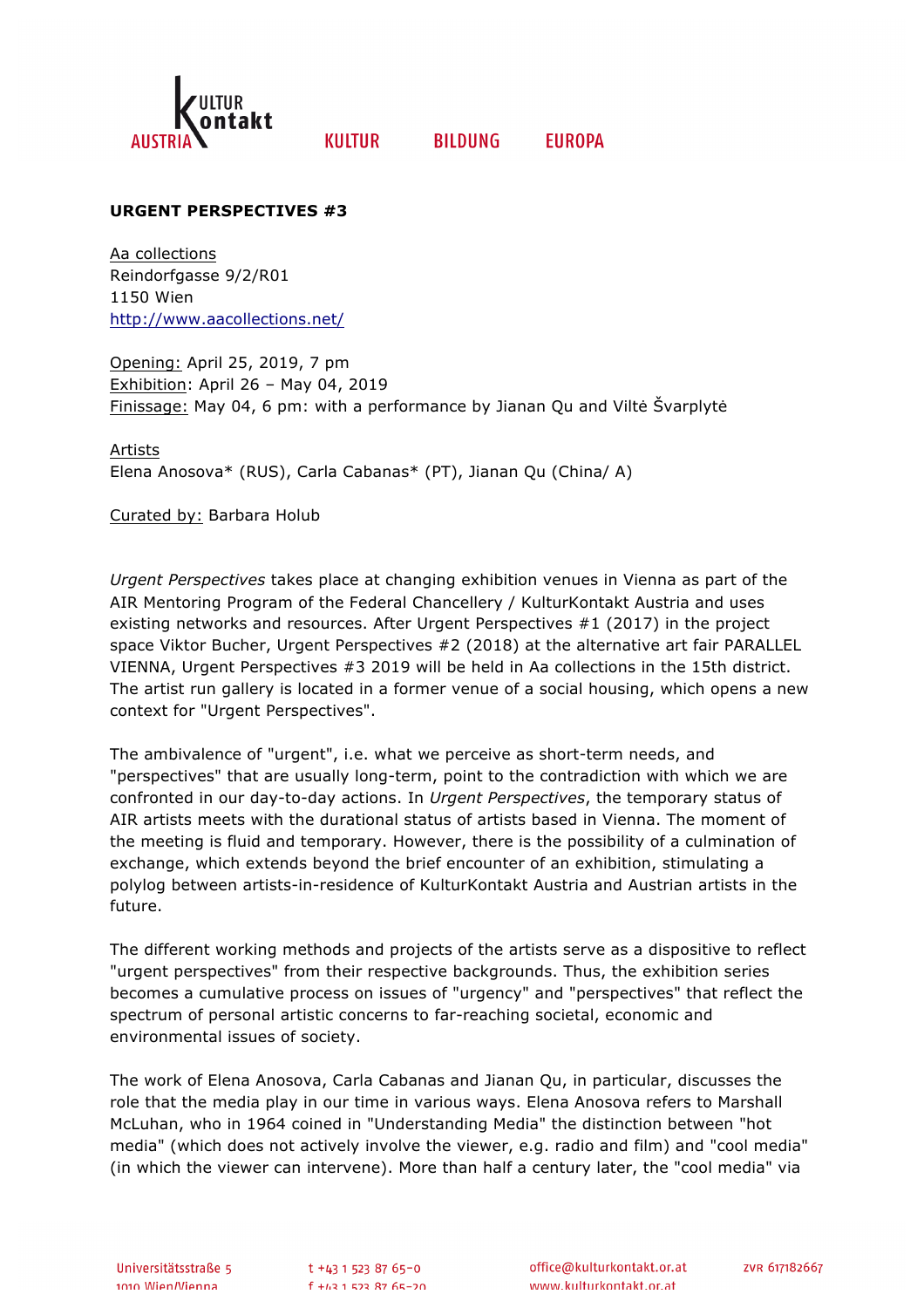

#### **KIIITIIR BILDUNG FUROPA**

social media such as Facebook, Instagram and Twitter have become a compulsion to permanent communication and self-expression, on the basis of which the "status" is measured by the "friends"' community and in society. With short and often demagogic messages, social media now have a greater impact than conventional media, which feel obliged to a differentiated reporting and substantiated information content due to research.

How the individual interacts with the intricate web of informational content, and what responsibility the individual assumes for the community, is reflected in the works in the ever-renewed tension between privacy and intimacy (Carla Cabanas), the exposure of self (Jianan Qu) and self-reflection (Elena Anosova). *Urgent Perspectives #3* also refers to the original function of the exhibition space on a parallel level, which was an important infrastructure for the social housing it belongs to and is now being given a new role by being used as a gallery.

**Carla Cabana's** "Ecplise" hides private photos found at a flea market in a non-visible light box. Through the mysterious and poetic installation, the photos interrogate the meaning of harmless situations, the background of which we know nothing about. The Greek word "Eclipse" means "to leave", "to darken", "to cease to exist". In a figurative sense, "Eclipse" refers to the act of making something disappear. However, this phenomenon of disappearance - at least in its astronomical appearance - is a temporary one. In "Eclipse" Carla Cabanas has the trace appear instead of a picture.

**Elena Anosova** builds on her complex project "Beyond the Boundaries" (Yekaterinburg, 2017). For *Urgent Perspectives #3* Elena Anosova develops a sculpture that refers to the historical context and the original function of a well, which also served as the public meeting place of the villagers in their native Siberia. The rectangular shape of the fountain, with a mirror on the bottom, is taken up by Elena Anosova as reference to Instagram and the exponentially growing amount of information, in which viewers are mirrored as a contemporary "Narcissus", being exposed on the border between the macrocosm and the microcosm. The artist questions our treatment of information, technologies and "extensions" as prostheses, as extensions of our body in space, and thus anthropocentrism, which serves as as an essential point of reference for defining spheres of knowledge.

**Jianan Qu** exposes his own body in "feed up time" as a pizza base, which is ready as "fast food", to be occupied by quick information, which we are fed every day, among others, by free magazines in Vienna subways. As a Chinese artist who has been living in Austria since 2003, the issue of dissemination of information (also with regard to restrictive regimes such as those currently in China) is a controversial topic. His naked body becomes the container and deliverer of "fast media", as serving body, who can not even see, let alone receive, the information that is being presented to him. "Voices are just manipulated toys. Our views are hardly our own. Gathering information is so interesting that we could find or lose our identity at the same time. No one escapes." (Jianan Qu)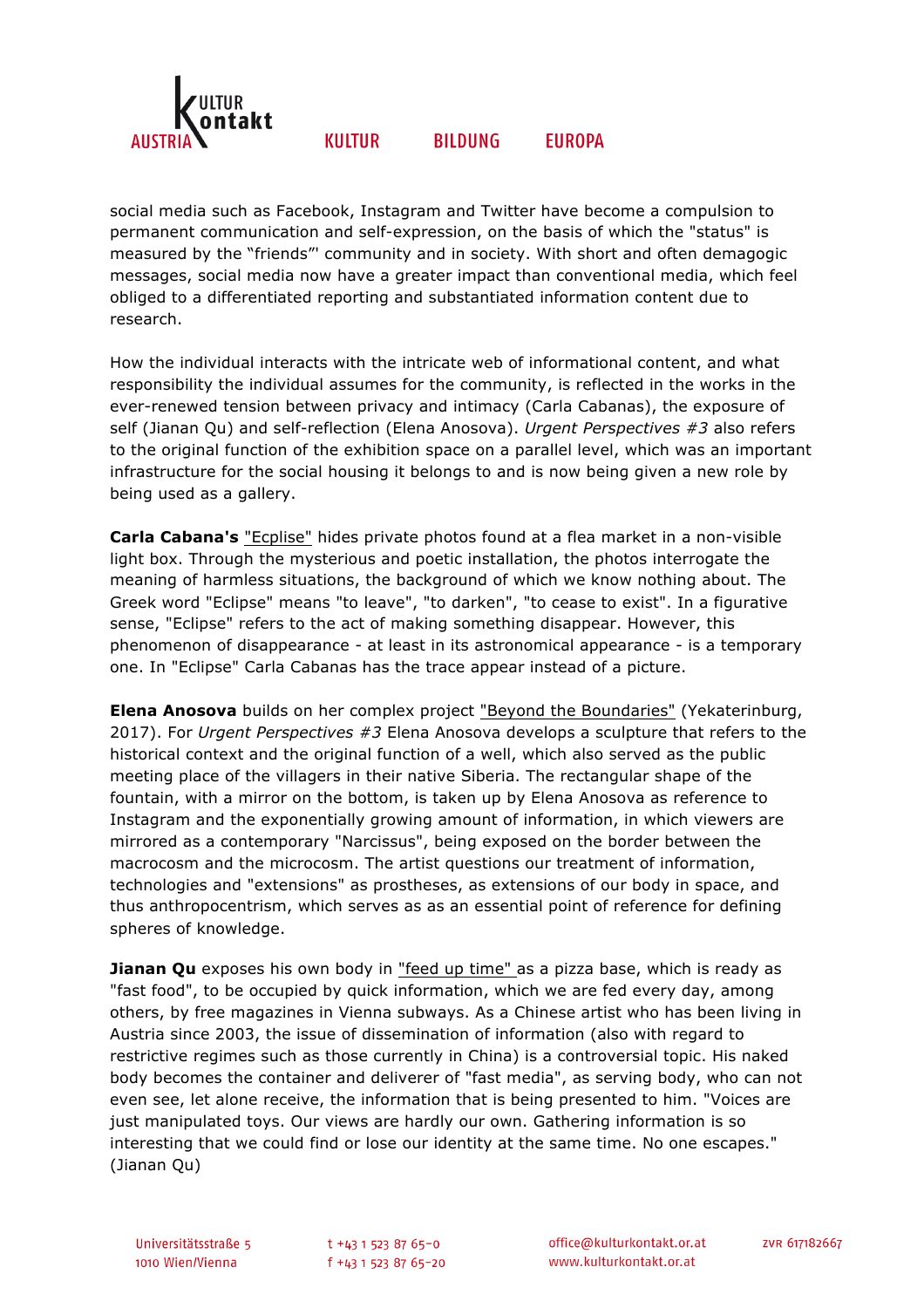

### **KIIITIIR BILDUNG FUROPA**

\* The Austrian Federal Chancellery, in cooperation with KulturKontakt Austria, offers residence scholarships in Vienna. The scholarship recipients are funded by the Austrian Federal Chancellery within the framework of the artists-in-residence program and supported by KKA in an advisory and organizational capacity.

By participating in the event, you give us permission to publish image and video recordings that have been made to document the event.

## **Biographies**

**Elena Anosova** (\*1983, Irkutsk) Lives and works between Moskau and Irkutsk.

Her work explores especially subjects of isolation and borders. Elena Anosova is a member of MAPS (www.mapsimages.com) and she lectures at the Rodchenko Art School (Moskau), The Russian Presidential Academy of National Economy and Public Administration (Moskau) and at the Academy Fotografika (St.Petersburg). Selected shows: 2018 "Out-of-the-way", Schilt Publishing & Gallery, Amsterdam (NL); The 6th LUMIX-Festival, Hannover (D); Strategic project of the 6th Moscow International Biennale for Young Art "Please, thank you, I'm sorry", NCCA, Moskau (RUS); "Connections", Gallery Kvaka 22, Belgrade Photo Month (Serbia); 2017 «Beyond The Boundaries», Metenkov's House Museum, Ekaterinburg (RUS); 2016 "Section", Photo-Eye Gallery, Santa Fe (USA). Selected awards: World Press Photo, Center Project, LensCulture, Garage Museum's

Grant Program for Emerging Artists.

http://anosova.com/

# **Carla Cabanas** (\*1979, Lissabon)

Lives and works in Lisbon.

Carla Cabanas's work revolves around the methodologies of stretching the defined borders of the photography medium while dwelling on the issues of collective and cultural memory.

Selected shows: 2019: Museu Coleção Berardo, Lissabon (PT); 2018: Biennale de l'Image Tangible, Paris (F); Grimmmuseum, Berlin (D); Centre D'art Contemporain, Meymac (F); GlogauAIR, Berlin (D); 2017 Fundação Eugénio de Almeida, Évora (PT); Gallery Carlos Carvalho - Arte Contemporânea, Lissabon; Castello Visconteo Di Legnano, Milano (I); Panal 361, Buenos Aires (Argentina); 2016 Ox Warehouse, Macau (China); 7ª BIENAL INTERNACIONAL DE SÃO TOMÉ E PRÍNCIPE, 2013; Espaço CACAU in São Tomé and Príncipe, 2013.

Selected awards: Photography Prize Purificacion Garcia, 2012 (Honorable Mention); Ariane de Rothschild Painting Award, 2005 (3rd prize).